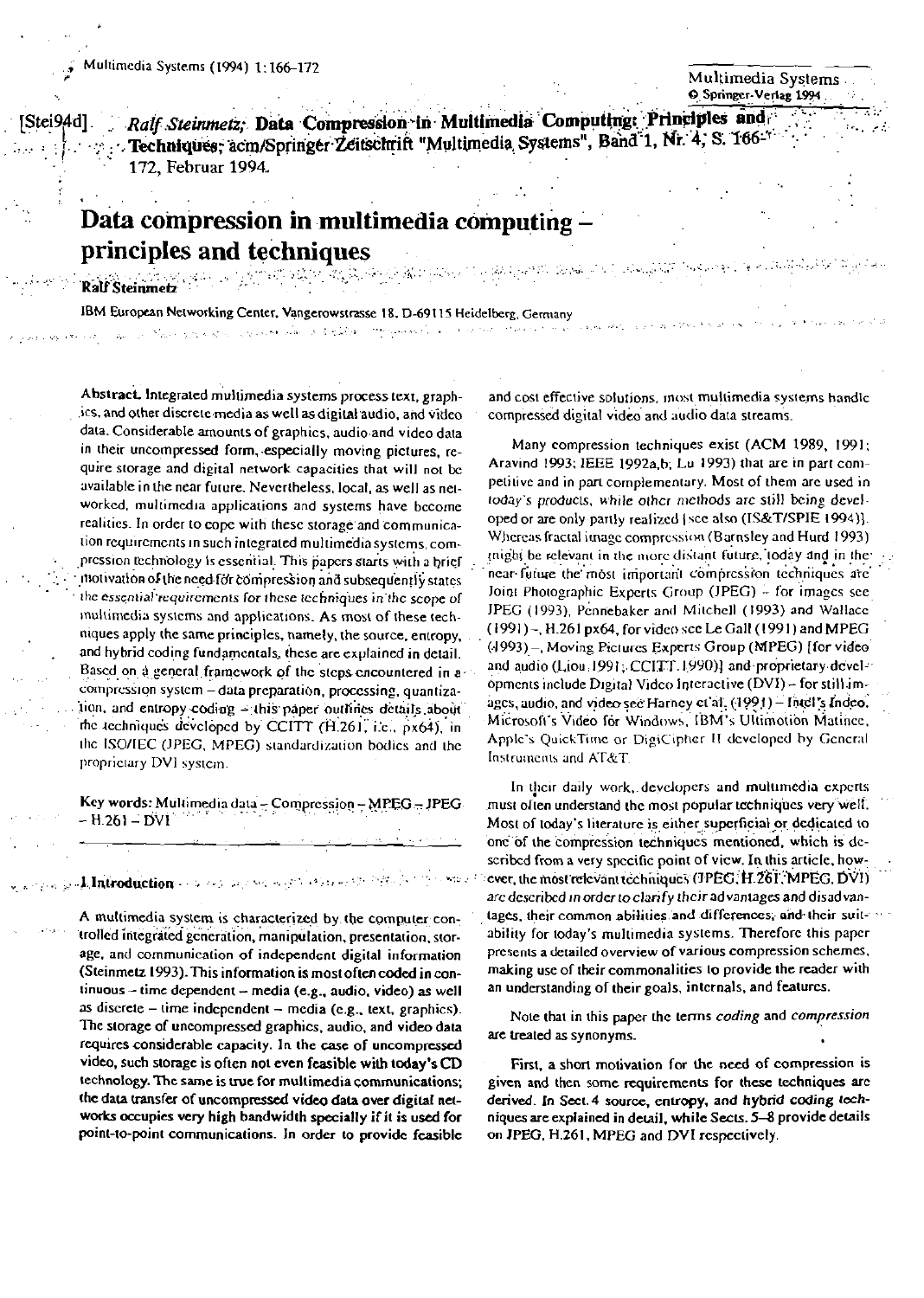#### 2 Motivation and requirements

 $\label{eq:4} \mathcal{L}=\mathcal{L}^{\text{max}}\left(\mathcal{L}^{\text{max}}\right)=\mathcal{L}^{\text{max}}\left(\mathcal{L}^{\text{max}}\right)=\mathcal{L}^{\text{max}}\left(\mathcal{L}^{\text{max}}\right)$ Images require considerably more storage space than text, while audio and video demand even more of data storage, Not only is a huge storage required, but the data rates for the communication of continuous media are also significant as. we illustrate in this section (Blair et al. 1991; Herrtwich and Steinmetz 1991). With specific numbers, we clarify the qualitative transition from simple text to full motion video data and derive the need for compression. The presence of the state

For reasons of comparability of the different media, the following calculations are based on a typical image format of  $640 \times 480$  pixels on a screen based on some specific assumptions as stated in the individual paragraphs:

 $-$  For the representation of text, 2 bytes are used for each character (allowing for some Asian language variants). Each character is displayed by  $8 \times 8$  pixels, which is sufficient for the display of ASCII characters.

characters per screen page =  $\frac{640 \times 480}{8 \times 8}$  = 4800 storage required per screen =  $4800 \times 2$  bytes = 9600 bytes storage required per screen  $\approx$  9.4 KB.

For the presentation of vector graphics, a typical sull image is composed of 500-lines (Blair et al. 1991). Each line is defined by its horizontal position, its vertical position, and an 8-bit attribute field. The horizontal axis is represented by 10 bits [log<sub>2</sub>(640)], the vertical axis is coded with 9 bits  $[log<sub>2</sub>(480)].$ **Contract Contract State** 

= 46 bms  $\cdot \cdot \cdot$  ....<br>storage required per serecn = 500  $\times \frac{46}{8}$  bytes = 2875 bytes

necessary storage per screen  $\approx$  2.8 KB.

In very simple color display modes a single pixel of a bitmap can be represented by 256 different colors, therefore 1 byte per pixel is needed.

المحمد المستحدث المستحدث المستحدث المتحدث المستحدث المستحدث والمستحدث والمستحدث المعاديد المعادل storage required per screen =  $640 \times 480 \times 1$  byte

 $\tau = 307.200$  bytes  $\tau_{\rm{max}}$  and  $\tau_{\rm{max}}$  and  $\tau_{\rm{max}}$  and  $\tau_{\rm{max}}$ storage required per sereen =  $300$  KB.

The next examples cover continuous media and derive the amount of storage required for 1 s of playback:

An uncompressed *audio* signal of telephone quality is sampled at 8 kHz and quantized with 8 bits per sample. This leads to a data stream of 64 kbits/s

storage required/s =  $\frac{64 \times 1024 \text{ bits/s}}{8 \text{ bits/byte}} \times \frac{1 \text{ s}}{1024 \text{ bytes/KB}}$ storage required/s =  $8$  KB.

An uncompressed stereo audio signal of CD quality is sampled at a rate of 44.1 kHz and is quantized with 16 bits per sample, a sign of the grant of the state

data rate =  $2 \times \frac{44\,100}{s} \times \frac{16\,bits}{8\,bit/byte} = 176\,400\,bytes/s$ <br>storage required/s = 176 400 bytes/s  $\times \frac{1\,s}{1024\,bytes/KB}$ 

#### storage required/s  $\approx$  172 KB

an song til men spring The European phase alternate line (PAL) standard video is defined as 625 lines and 25 frames/s. The luminance and the color difference signals are encoded separately. The resulting digital data streams are transformed using a multiplexing technique (4:2:2). Corresponding to the CCIR 601 studio standard for digital video (CCIR 1982) a sampling rate of 13.5 MHz is used for luminance Y. The sampling rate for chrominance (R-Y and B-Y) is sinaller, 6.75 MHz, because it is not as important as the lumininance Y. The result is a uniform 8bit coding of each sample, i.e.,

 $(13.5 MHz + 6.75 MHz + 6.75 MHz) \times 8 bits$ 

 $= 216 \times 10^6$  bits/s.

High definition television (HDTV) doubles the number of lines and uses an aspect ratio of 16/9. This leads to a data rate that is increased by the factor 5.33 compared to today's TV.

For a video sequence in our example we stick to the same resolution as used in the other examples of  $640 \times 480$  pixels. In Europe we encounter 25 images/s. We encode the luminanceand chrominance of each pixel in 3 bytes.

data rate = 640:× 480 × 25 × 3 bytes/s = 23 040 000 bytes/s<br>storage required/s = 23 040 000 bytes/s ×  $\frac{12}{1024}$  bytes/KB

storage required/s =  $22500$  KB.

The storage and throughput requirements of a computer system that processes still images and in particular continuous media are illustrated by these few examples. In the case of video, the processing of uncompressed data streams in an integrated multimedia system leads to secondary storage requirements in the range of at least gigabytes and in the range of megabytes for buffer storage. The throughput in a multimedia system can be as high as 140 Mbits/s, which has to be transferred between different systems. Neither today nor in the near future can technology achieve this kind of data transfer rate with reasonably priced hardware. However, the usc of appropriate compression techniques considerably reduces the data transfer rates (Netravali and Haskell 1988; Rabbani and Jones 1991) and fortunately research, development, and standardization have progressed in this area during the last few years (ACM 1991).

Some compression techniques for different media are mentioned often in literature and in product descriptions: JPEG for still image compression and H.261 (px64) for video conferencing. Additionally, some audio coding techniques developed for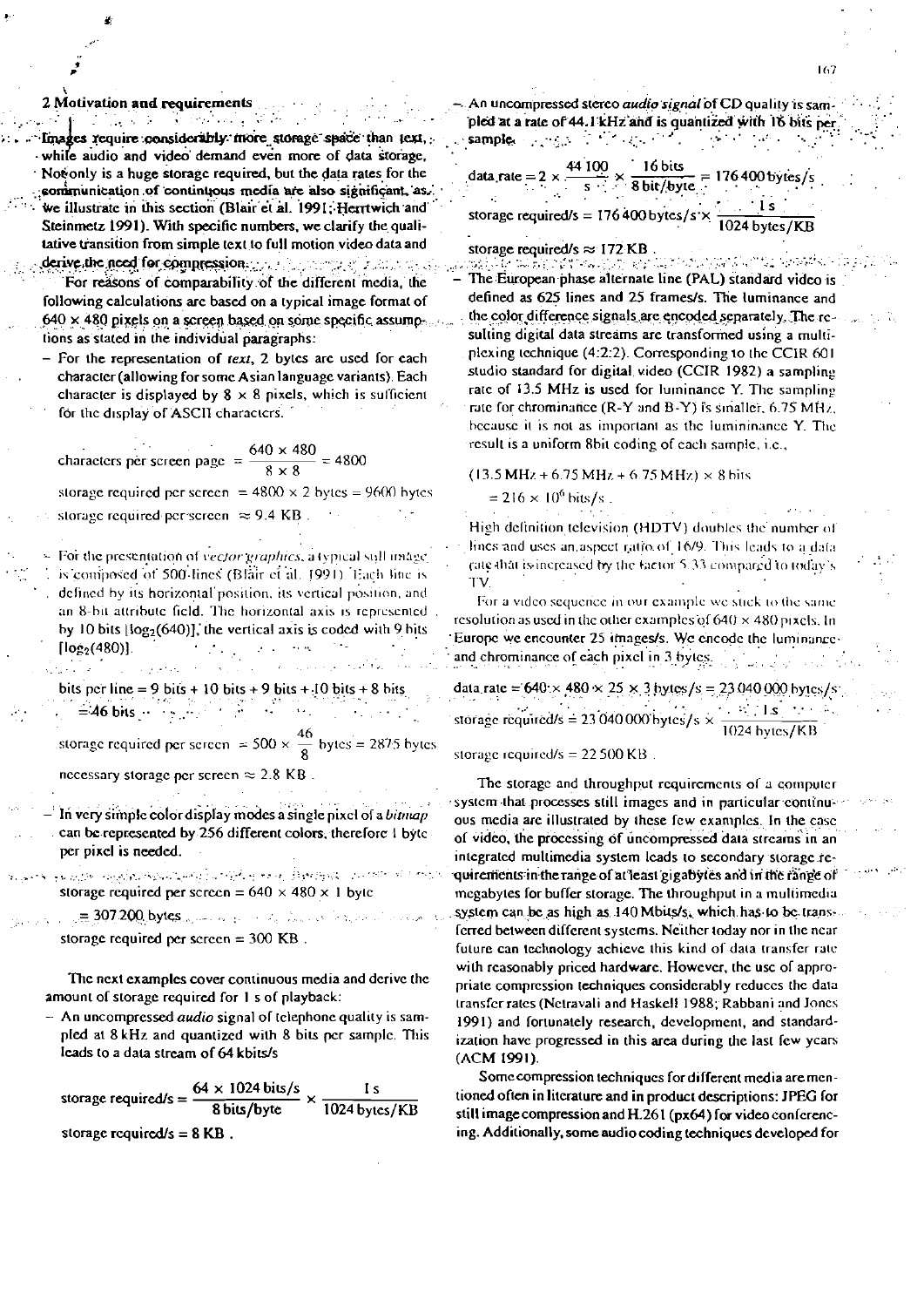integrated systems digital networks (ISDNs) and mobile communications can also be used for the compression of speech. and music. MPEG is used for video and audio compression. while DVI can be used for still images as well as for continuous media. DVI consists of two different modes for video coding. presentation level video (PLV), and real-time video (RTV).

Compression in multimedia systems is subject to certain constraints. The quality of the coded, and later on, decoded data should be as good as possible. In order to make a cost-effectiveimplementation possible, the complexity of the technique used should be minimal. The processing of the algorithm must not exceed certain time spans.

For each compression technique, there are requirements that differ from those of other techniques  $-$  see, for example, the requirements of MPEG (1993a). One can distinguish between requirements of applications in a "dialogue" mode and in a "retrieval" mode. Some techniques like px64 are more suitable for dialogue applications (with the same, symmetric, effort for compression and decompression and a limited delay). Other techniques, like the DVI PLV mode, are optimized for use in retrieval (more time and effort may be expended during offline compression in favor of fast retrieval and decompression).

In a dialogue application, the following requirements based on human perception characteristics inust be consid- $\mathsf{cred}_1$  , where  $\mathsf{ccl}_2$  is a set of  $\mathsf{ccl}_2$  , where  $\mathsf{ccl}_2$  is a set of  $\mathsf{ccl}_2$ 

- In general, the overall end-to-end delay should not exceed 150 ms. However, the compression-decompression delay should be reduced to approximately 50 ms for face-to-face dialogue applications. The overall end-to-end delay additionally comprises any delay in the network, in the communication protocol processing at the end system, and inthe data transfer from and to the respective input and output. devices.  $\frac{1}{2}$   $\frac{1}{2}$   $\frac{1}{2}$   $\frac{1}{2}$   $\frac{1}{2}$   $\frac{1}{2}$ 

For a retrieval mode application the following demands arise:

- Fast forward and back ward data retrieval with simultaneous display should be possible. This allows a search for the information that is needed in these media.
- Random access to single images and audio frames of a data stream should be possible, making the access time less than 0.5 s. This access should be faster than in a conventional
- CD digital-audio system in order to maintain the interactive character of the application.
- The decompression of images, video, or audio should be possible without the knowledge of other data units. This allows random access and editing.

For both the dialogue and the retrieval mode the following requirements apply:

- In order to support scalable video in different systems, it is necessary to define a format independent of frame size and video frame rate.
- Various audio and video data rates should be supported; usually this leads to different qualities. Thus, depending on specific system conditions, the data rates can be adjusted.
- It must be possible to synchronize audio data with video data as well as with other media.

In order to make an economical solution possible, coding should be realized using software (as a cheap and lowquality solution) or very large scale integration (VLSI) chips (for high quality).

It should be possible to generate data on one multimedia system and reproduce this data on another system. The compression technique should be compatible. This compatibility is relevant in the case of tutoring programs available on a CD, for example, it allows different users to read the data on different systems, thus being independent of the manufacturers. As many applications exchange multimedia data using communication networks, the compatibility of compression techniques is required. Standards such as those of the Comité Consultatif Internationale de Telegraph et Telephonic (CCITT), the International Standards Organization (ISO) and the European Computer Manufacturing Association (ECMA) and/or de facto standards are used to reach this compatibility.

This set of requirements is taken into account to a varying extent by the various compression schemes.

In order to clarify these various schemes in the following section the distinction between source coding and entropy coding is first introduced with respect to the hybrid methods discussed later on.

## $\frac{1}{2} \sum_{i=1}^{N} \frac{1}{N_i}$  . 3 Source, entropy, and hybrid encoding

Compression techniques fit into different categories as shown in Table 1. For their use in multimedia systems we can distinguish between entropy, source, and hybrid encoding. Entropy encoding is a "lossless" process while source encoding is a "lossy" process. Most multimedia systems use hybrid techniques that are combinations of the two.

Entropy encoding is used for media regardless of their specific characteristics. The data stream to be compressed is considered a simple digital sequence and the semantics of the data are ignored. Entropy encoding is an example of lossless encoding as the decompression process regenerates the data completely. Run length coding is an example of entropy encoding that is used for data compression in file systems, still images as facsimile, or as part of a video or audio coding pro-**;cess.** ) અને તેમ જ પ્રાપ્ય પ્રાપ્ય નિર્ણય જ પ્રાપ્ય મુખ્ય માટે અપાસના જિલ્લામાં આવે

Source encoding takes into account the semantics of the data. The degree of compression that can be reached by source encoding depends on the data contents. In the case of lossy compression techniques, a one-way relation between the original data stream and the encoded data stream exists; the data streams are similar but not identical. The different source eneoding techniques make extensive use of the characteristics of the specific medium. For example, in the case of speech, a transformation of time to frequency domain followed by the encoding of the formants substantially reduces the amount of data. Formants are defined as being the maxima of the voice spectrum. In most cases three to five formants are sufficient to reconstruct the original signal in the time domain. The major problem is the correct reproduction of the transitions between individual voice units in the time domain.

168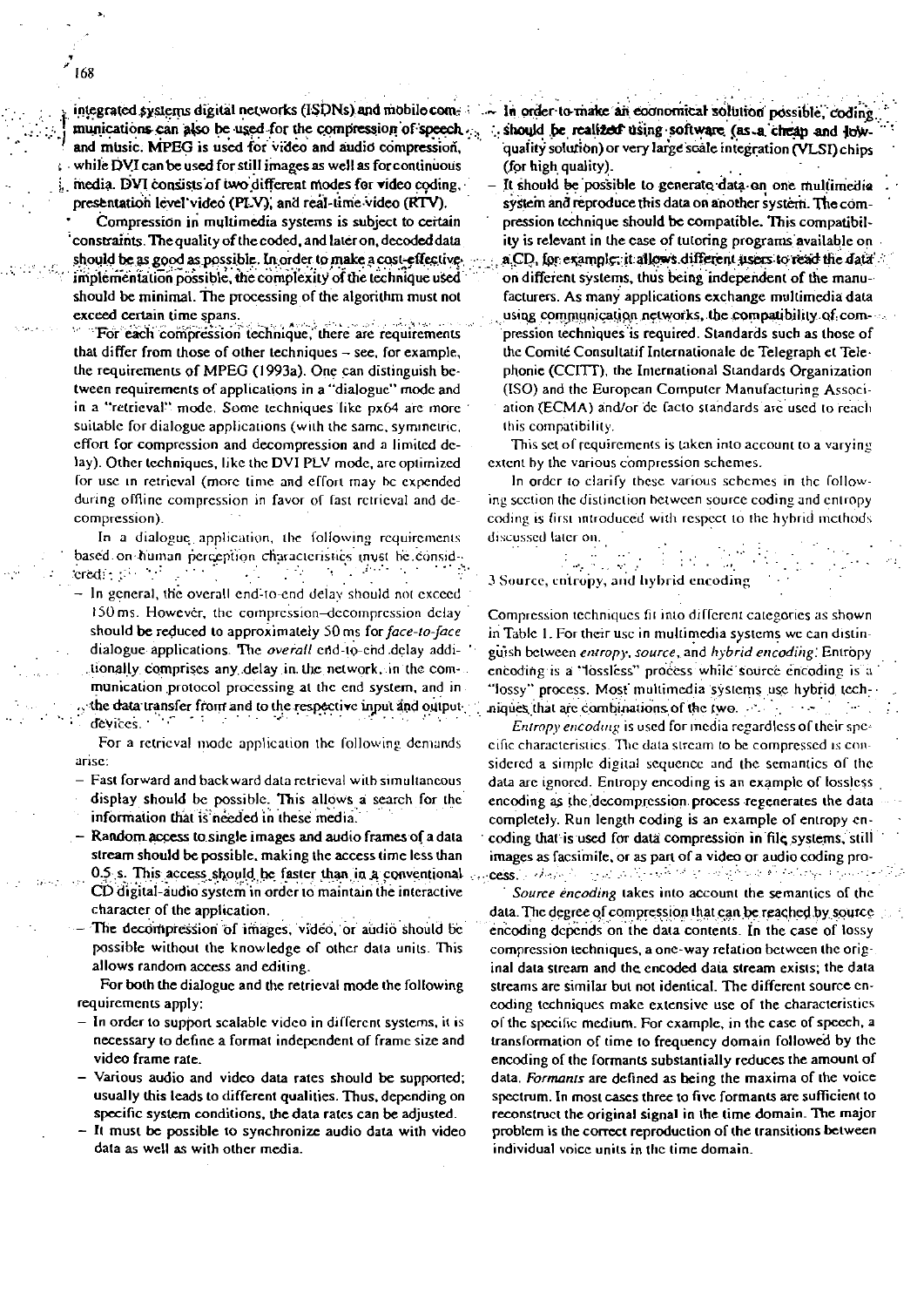Tablell. A rough classification of coding/compression techniques for multimedia systems

|                | Run-length coding                   |                                    |
|----------------|-------------------------------------|------------------------------------|
| Entropy coding | Huffman coding                      |                                    |
| <b>STARTS</b>  | Arithmetic coding<br><b>ALCOHOL</b> |                                    |
|                | Prediction                          | <b>DPCM</b>                        |
| Source coding  |                                     | 计运输 海产 化塑料架<br>∝ seest <b>DM</b> * |
|                | . Transformation                    | <b>FFT</b>                         |
|                |                                     | DCT                                |
|                |                                     | Bit position                       |
|                | Layered coding                      | Subsampling                        |
|                |                                     | Sub-band coding                    |
|                | Vector quantization                 |                                    |
|                | ni.c.                               |                                    |
|                | <b>MPEG</b>                         |                                    |
| Hybrid coding  | H.261                               |                                    |
|                | DVI RTV, DVI PLV                    |                                    |
|                |                                     |                                    |

<sup>2</sup>rocessing

Fig. 1. Major steps of data compression

Preparation

A content prediction technique can make use, for example, of spatial redundancies within still images. Other techniques transform the spatial domain into a two-dimensional frequency domain by using the discrete cosine transform (DCT). Low frequencies define the "average" color, the information of high frequencies contains sharp edges. Hence, low frequencies are much more important than the higher ones, which is a key feature used in DCT-based compression.

Quanti-

zation

Entropy

Ercoding

 $\mathcal{L}$  ,  $\mathcal{L}$ 

Table 1 shows some examples of coding and compression techniques that are applicable to multimedia applications in relation to the entropy, source, and hybrid coding classification. For the reason of a better and clearer view of the hybrid schemes we will identify in all of them a set of typical processing steps.

Figure 1 shows this typical sequence of operations performed in the compression of still images, video, and audio data streams. The following four steps describe the compression based on the example of the media image.

Preparation includes the analogue-to-digital conversion. generating an appropriate digital representation of the information. A picture is divided into blocks of  $8 \times 8$  pixels, and represented by a fixed number of bits per pixel. Processing is actually the first step of the compression that makes use of sophisticated algorithms. A DCT can transform from the time to the frequency domain. Interframe coding uses a motion vector for each of the 8 x 8 blocks.  $\ddot{O}$ uantization processes the results of the previous step, which reduces precision. It defines the resolution of the mapping of the real numbers into integers. This can also be considered as the equivalence of the companding  $\mu$ -law and the A-law that apply to audio data (Jayant and Noll 1984). In the transformed domain, the coefficients are distinguished by their significance, for example, they could be quantized using a different number of bits per coefficient.  $-$  *Entropy* encoding is usually the last step in our reference scheme as shown in Fig. 1. It compresses a sequential digital data stream without loss. For example, a sequence of zeros in a data stream can be compressed by specifying the number

of occurrences followed by the zero itself. Processing and quantization can be iterated several times in "leedback" loops such as in the case of adaptive difference pulse code modulation (ADPCM). After compression, the digjuil data is combined into a data stream, for example, at the starting point of an image. An identification of the compression technique used may be part of this data stream; the error correction code may also be added: Figure 1 shows the compression process applied to an image, the same principle can

be applied to video and audio data.

Decompression is the inverse process of compression. The specific encoders and decoders can function in various ways: symmetric applications, e.g., dialogue applications, should be characterized by more or less the same costs for encoding and decoding. In the case of asymmetric techniques, the decoding process is less costly than the encoding process. This is used for applications in which the data are compressed only once and for which ample time is available; the data are decompressed frequently, and speed is required. An audio-visual tutoring program will be produced once, but it will be used by many students, therefore, it will be decoded many times In this case, real-time decoding is a fundamental requirement, whereas encoding need not be real-time. This asymmetric processing can be exploited in order to increase the quality of the images.

The understanding of this exploitation as well as the schemes used in multimedia systems requires knowledge of some basies in this area, which are presented in the next section in the form of an overview.

#### 4 Some basic compression techniques

Hybrid compression techniques are a combination of well known algorithms and transformation techniques that can be applied to multimedia systems. For example, all hybrid techniques shown in Table 1 use entropy encoding (in the form of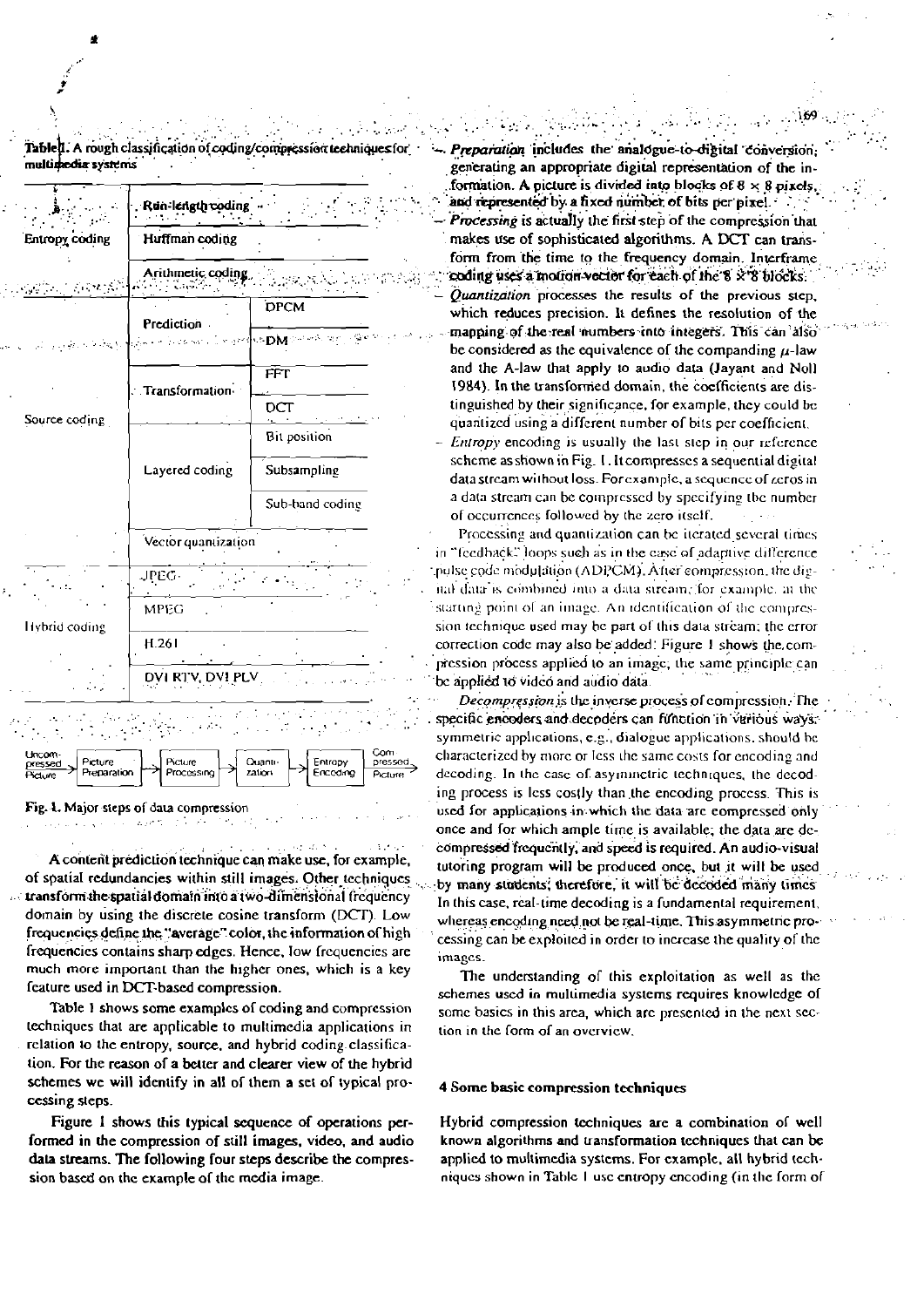run-length encoding and/of a statistical compression, for more details see also Gonzalez and Woods (1992)).

The simplest compression techniques are based on interpolation and subsampling. Here it is possible to make use of the specific physiological characteristics of the human eye or ear. The human eye is more sensitive to changes in brightness than to color changes. Therefore it is reasonable to divide the  $i$ mage into a luminance component  $(Y)$  and two chrominance difference signals (U, V) with  $Y = 0.30$  R + 0.59 G + 0.11 B.  $U = B - Y$ ,  $V = R - Y$  instead of using red, green, and blue (RGB) components. The components U and V are sampled with a lower resolution. A state of the change of the layer planned

Sampled image, audio, and video data streams often contain sequences of the same bytes; by replacing these sequences with the repetitive byte pattern and providing the number of occurrences, a substantial reduction of data can be achieved. This run length coding is indicated by a special flag that does not occur as a part of the data stream itself. This flag byte can also be any other of the 255 different bytes in the compressed data stream. To illustrate such a "byte stuffing" we define the exclamation mark "!" as such a special flag. A single occurrence of this exclamation mark is interpreted as a special flag during decompression. Two consecutive exclamation marks are interpreted as an exclamation occurring within the data. The overall run length coding procedure can be described as follows: If identical bytes occur consecutively at least four times, the number of occurrences is counted. The compressed data contains this byte followed by the special flag and the number of its occurrences. This allows us to compress from 4 to 259 bytes into three bytes only. Remembering that we are compressing at least 4 consecutive bytes the number of occurrences can start with an offset of -4. Depending on the algorithm, one or more bytes can be used to indicate the length. In the following example the character "C" occurs eight times and is "compressed" to three characters "C!8":

### Uncompressed data: ABCCCCCCCCDEFGGG

#### run length coded: ABC!8DEEGGG.

Run length encoding is a generalization of zero suppression; it assumes that just one symbol appears particularly often in sequences. The blank in text is such a symbol; single blanks or pairs of blanks are ignored. Starting with the sequence of three blanks, they are replaced by an M byte (e.g. an exlamation mark character which does not appear in the data itself) and a byte that specifies the number of blanks of this sequence. Sequences of three to a maximum of 258 bytes can be reduced to two bytes. The number of occurrences can be indicated with an offset of  $-3$ . Further variations are "tabulators" used to substitute a specific number of zeros (or blanks), depending on the relative position within a line and the definition of different M bytes to specify a different number of zero bytes (or blanks). The flag M4 byte could, e.g., replace 8 zero bytes  $(8 = 2<sup>4</sup>)$ , another M5 byte could substitute a sequence of 16 zero bytes  $(16 = 2<sup>5</sup>)$ . An M5 byte followed by an M4 byte would represent 24 zero bytes.

In case of vector quantization, see, e.g. Gray (1984), a data stream is divided into blocks of n bytes each  $(n > 1)$ .

A predefined table contains a set of patterns. For each block, the table entry with the most similar pattern is identified. Each pattern in the table is associated with an index. Such a table can be multidimensional; in this case the index will be a vector. The decoder uses the same table to generate an approximation . of the original data stream. For further details and refinements see, e.g., Gray (1984).

A technique that can be used for text compression substitutes single bytes for patterns that occur frequently. This pattern substitution replaces, for instance, the terminal symbols of high-level languages (Begin, End, If). With the use of an escape byte, a larger number of patierns can be considered. This escape byte indicates that an encoded pattern will follow. The next byte is an index used as a reference to one out of 256 words. The same technique can be applied to still images, video, and audio as well. In these media it is not that casy to identify small sets of frequently occurring patterns. It is often better to perform an approximation that looks for the most similar pattern instead of searching for the same pattern in either case leading to the vector quantization described

Diatomic encoding is a variation based on a combination of two data hytes. This technique determines the most frequently occurring pairs of bytes. According to the analysis of the English language, the most frequently appearing pairs are the following (note: there are blanks included in the pairs. **PET PT ", " A", "S ")** 

"E", "T", "TH", " A", "S", "RE", "IN", and "HE" The replacement of these pairs by special single bytes that do not occur anywhere else in the text leads to a data reduction of more than 10%.

Different characters do not have to be coded with a fixed number of bits. The Morse alphabet is based on this idea: frequently occurring characters are coded with shorter strings and seldom occurring characters are coded with longer strings. Statistical encoding depends on the frequency of the occurrence of single characters or sequences of data bytes. There are different techniques that are based on these statistical methods. The most prominent are Huffman and urithmetic encoding."

Given the characters that must be encoded together with the probability of their occurrences, the Huffman coding (Huffman 1952) algorithm determines the optimal code using the minimum number of bits given the probability. Hence the length (number of bits) of the coded characters will differ. In a given text, the shortest code is assigned to those characters that occur most frequently. To determine a Huffman code it is useful to construct a binary tree. The leaves of this tree represent the characters that are to be encoded. Every node contains the - relative - probability of the occurrence of one of the characters belonging to this subtree. Zero and 1 are assigned to the edges of the tree.

The following example illustrates this process:

 $-$  In Fig. 2 the characters A, B, C, D, and E have the following relative probability of occurrence:

 $p(A) = 10$ ,  $p(B) = 30$ ,  $p(C) = 5$ ,  $p(D) = 8$ ,  $p(E) = 6$ .

- The characters with the lowest probabilities are combined in the first binary tree;  $C$  and  $E$  are leaves. The combined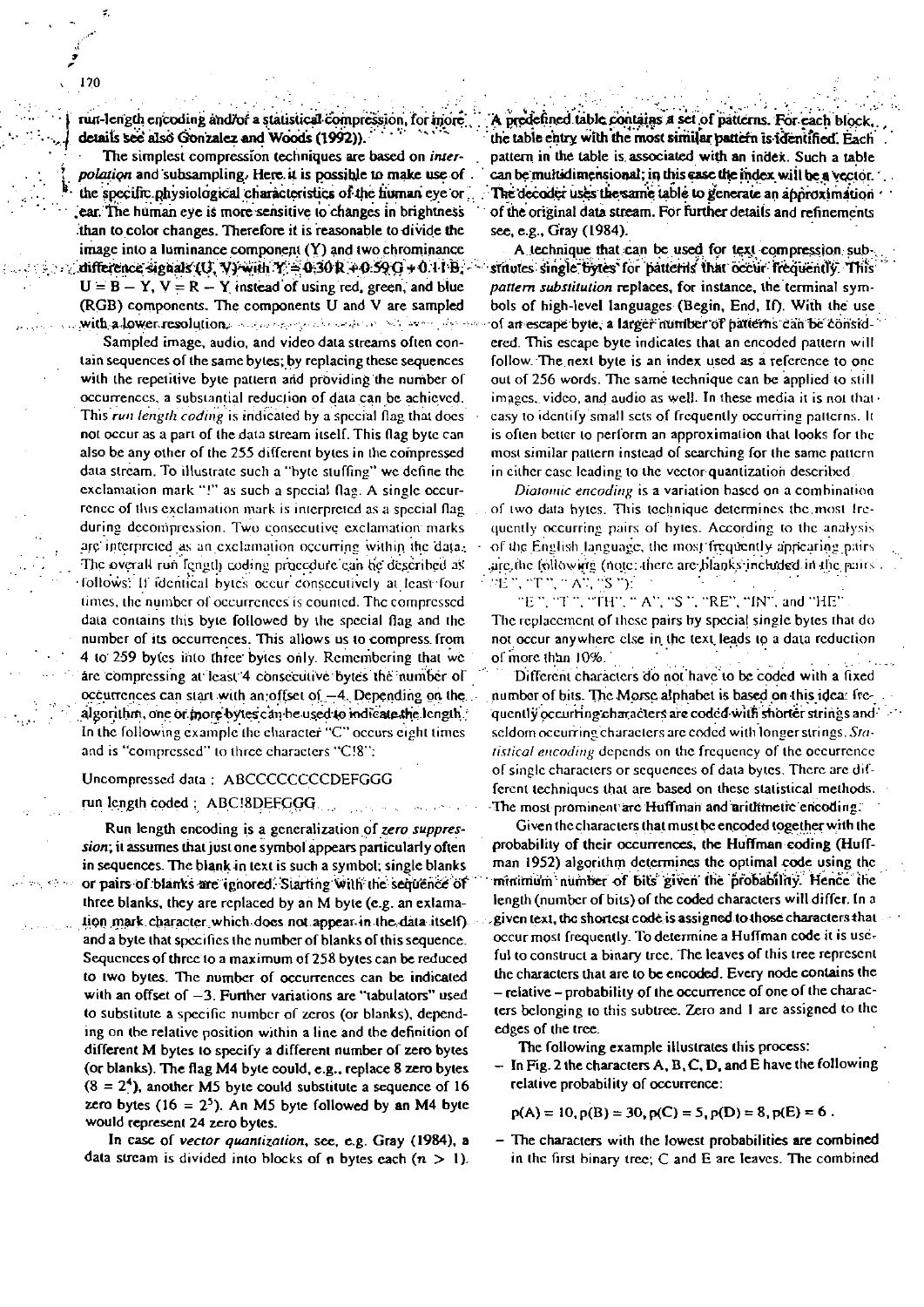



probability of their root node CE is F1. The edge from node CE to node C is assigned a 1 and the edge from GE to E becomes a 0. This is an arbitrary assignment; therefore, with the same data one can get different Huffman codes. The following nodes are left.

 $p(A) = 10$ ,  $p(B) = 30$ ,  $p(CE) = 11$ ,  $p(D) = 8$ .

Again the two nodes with the lowest probabilities are combined into a binary subtree; the nodes A and D are such leaves and the combined probability of their root AD is 18. The edge from AD to A is assigned a 1 and the edge from AD to D a 0. Note: if there are root nodes of different subtrees with the same probabilities, the trees with the shortest maximal path between their roots and their nodes should be combined. This keeps the code length more constant. The following nodes are left:

$$
p(AD) = 18, p(B) = 30, p(CE) = 11.
$$

The nodes with the smallest probabilities are AD and CE: They are combined into a binary tree; the combined probability of their root node ADCE is 29. The edge from ADCE to AD is assigned a 0 and the edge from ADCE to CE a 1. Two nodes are left.

 $p(ADE) = 29, p(B) = 30$ 

They are combined to a binary tree with the root ADCEB. To the edge from ADCEB to B is assigned a V to the edge from ADCEB to CEAD is assigned a 0.

Figure 2 shows the resulting Huffman code in the form of a binary tree. The result is the following code that is stored Sain a table service of states and above a prior services and

 $w(A) = 001$ ,  $w(B) = 1$ ,  $w(C) = 011$ ,  $w(D) = 000$  $w(E) = 010.$ 

If the information of an image can be transformed into a bitstream, then such a table can be used to compress the data without any loss. The most simple form to generate a bitstream is to code the pixels individually and read them line by line. Note that more sophisticated methods are usually applied as described in the remaining part of this paper. Such a stream can be determined for each image or for a set of images. For videos a Huffman table can be used for a single sequence of images, for a set of scenes or even for an entire film clip. The same Huffman table must be available for both encoding and decoding.

Considering run length coding and all the other methods described so far, the coding of identical symbols (bytes) that appear repetitively and consecutively certainly is a major objective in transforming images and videos into a bitstream. From the information theory point of view, arithmétic coding (Langdon 1984; Pennebaker et al. 1988), like the Huffman coding, is optimal. Therefore the length of the encoded data stream is also minimal. Unlike Huffman coding, arithmetic coding does not encode each symbol separately, instead each symbol is coded by considering the previous data. Therefore an encoded data stream must always be read from the beginming. Consequently, random access is not possible. In practice, the average compression achieved by arithmetic and Huffman coding is similar (Storer 1988).

Transform encoding pursues a different approach. Data is transformed into another mathematical domain that is more suitable for compression. The inverse transform must exist and is known on encoding. The most widely known example is the Fourier transform, which transforms data from the time into the frequency domain. The most effective transforms for image compression are the discrete cosine transform (DCT) (Seet. 5.2) and (to some extent) the fast Fourier-transform (FFT).

Unlike transform encoding that transforms all data into another domain, the selective frequency transformation subband coding considers a spectral selection of the signal in predefined frequency bands. The number of bands is an important criterion for quality. This technique is well-suited to the compression of speech and often makes use of the FFT for the spectral filtering. The manner  $\sim$ 

Instead of compressing single bytes or sequences of bytes, a differential encoding can be used. This is also known as prediction or relative encoding. Consider the example of a sequence of characters whose values are clearly different from zero, but which do not differ much. In this case, the calculation of the difference to the previous values could be profitable for compression. The following explains this technique for different media:

 $-$  For still images, the calculated differences between nearby pixels or pixel groups at the edges represent large values, whereas areas with similar luminance and chrominance are characterized by small values. A homogeneous area is characterized by a large number of zeros that could be further compressed using run-length encoding.

 $-$  The use of relative coding in the time domain for video can lead to encoding of the differences from the previous image only. The background in newscast and video telephone applications often remains the same for a long time, therefore the "difference" between subsequent images is very small, leading to a large set of zeros. Another very popular technique is motion compensation (Puri and Arauind 1991). Blocks of  $8 \times 8$  or  $16 \times 16$  pixels in consecutive pictures are compared; for example, consider a car moving from left to right. An area further left in a previous picture would be very similar to the same area of the current picture, where this "motion" can be identified by a motion vector.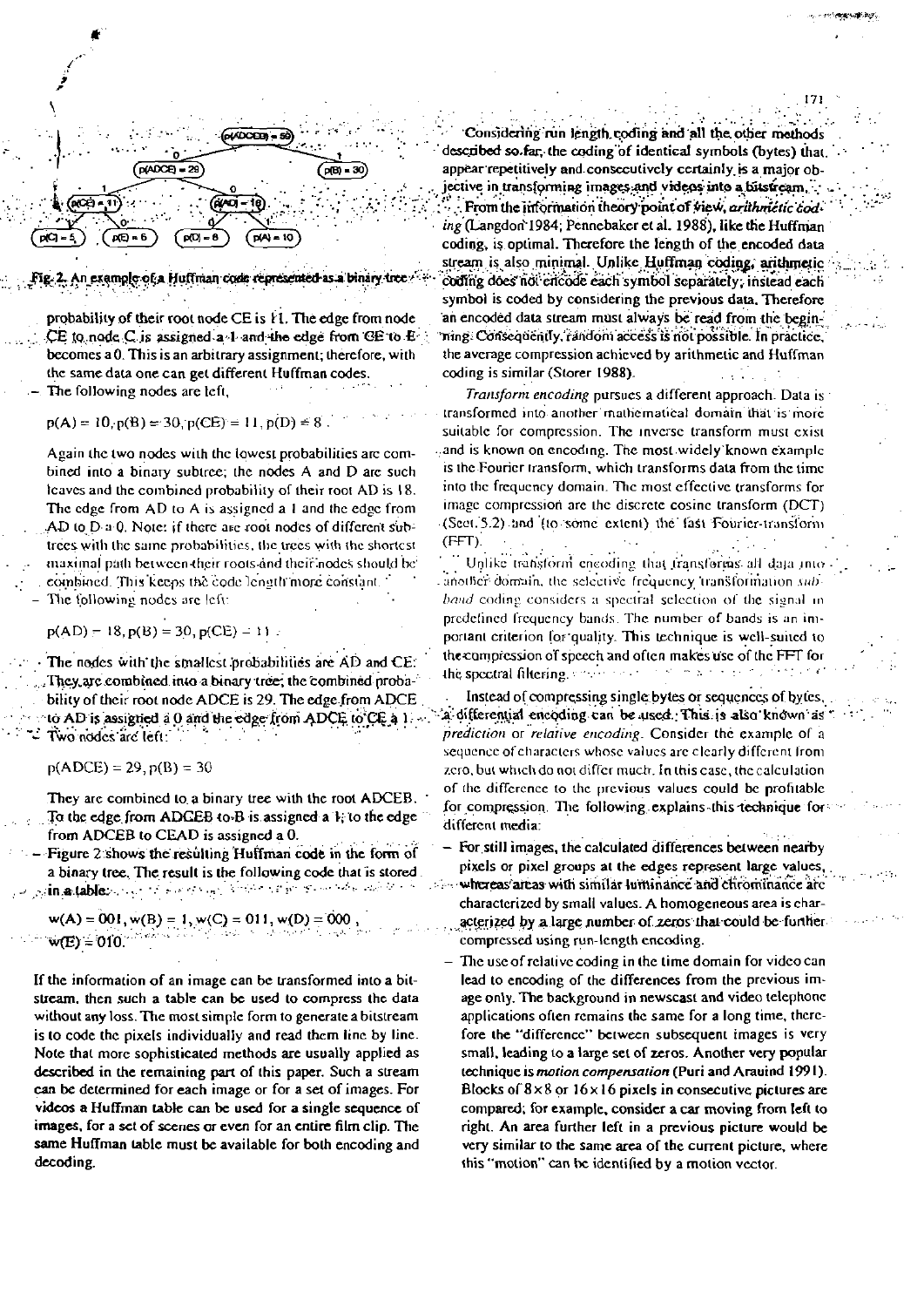Audio techniques often apply differential pulse code modulation (DPCM) to a sequence of pulse code modulation (PCM) coded samples (Jayant and Noll 1984). It is not necessary to store the whole number of bits of each sample, It is sufficient to represent only the first PCM-coded sample as a whole and all following samples as the difference to the. previous one.

The delta modulation (DM) is a modification of the DPCM (Jayant and Noll 1984). When coding the differences, it uses exactly one bit, which indicates whether the signal increases or decreases. This leads to an inaccurate coding of steep edges. This technique is particularly profitable if the coding does not depend on 8-bit grid units. If the differences are small, a smaller number of bits is sufficient. Difference encoding is an important feature of techniques used in multimedia systems. Further "delta" methods applied to images are described in the JPEG section on lossless compression. Most of the compression techniques described so far are based on known characteristics of the data, e.g., sequences of bytes occurring frequently or the probability of the occurrence of certain bytes. An atypical sequence of characters will not

be compressed using these methods. Adaptive compression techniques adapt a particular compression technique to the particular data to be compressed on the fly. This adaptation can be implemented in different ways: In one situation, a predefined coding table exists, such as the one invented by Huffman. For each symbol to be encoded, the table contains a corresponding code and a counter in an additional column. This counter is reset to zero at the beginning. For the first symbol to be encoded, the coder takes the code from the table. Then the counter corresponding to this table entry is increased by one. In order to reduce the access time for the individual entries in the table, they are sorted in descending order of the values of the accompanying counters. This procedure leads to the encoding of the most frequently occuring symbols with the shortest codes.

A prominent adaptive compression technique is adaptive DPCM (ADPCM). It is a "follow-on" development of DPCM, which is often subsumed under the acronym DPCM. Here differences are encoded using a small number of bits only (e.g., 4 bits). Therefore either rough transitions will be coded correctly (these bits would represent bits with a higher significance) or small changes are coded exactly (the DPCM encoded values are the less significant bits). In the first case, the resolution of low audio signals would not be sufficient and in the second case, a loss of high frequencies would occur. ADPCM makes an adaptation to this "significance" for a particular data stream as follows.

The coder divides the value of DPCM samples by a suitable coefficient and the decoder multiplies the compressed data by the same coefficient, i.e., the step size of the signal changes. The value of the coefficient is adapted to the DPCM encoded signal by the coder. In the case of a signal with high frequency, very high DPCM coefficient values occur. The coder determines a high value for the coefficient. The result is a very rough quantization of the DPCM signal in passages with steep edges. Low-frequency portions of such passages are hardly considered at all. For a signal with permanently relatively low DPCM values, i.e., with few portions of high' frequencies the coder will determine a small coefficient. Thereby a good resolution of the dominant low-frequency signal portions is guaranteed. If high-frequency portions of the signal suddenly occur in such a passage, a signal distortion in form of a *slope overload* arises. Considering the actually defined step size, the greatest possible change using the existing number of bits will not be large enough to represent the DPCM value with an ADPCM value. The transition of the signal will be *faded*. It is possible to insert a change of the coefficient explicitly that is adaptively adjusted to the data during compression. Alternatively, the decoder is able to calculate the coefficients itself from an ADPCM encoded data stream. An audio signal with frequently changing frequency portions of extreme high or low frequencies is not very suitable for such an ADPCM encoding. In the G.700 series of standards, CCITT has standardized a version of the ADPCM technique using 32 kbits/s for telephone applications that is based on 4 bits per sample and an 8 kHz sampling rate.

Apart from the whole set of basic compression techniques described in this section, some other well-known techniques are also being used today.  $\mathbb{R}^{7,7,6,16}$  $\mathcal{L}_{\mathcal{A}}$ 

- Video compression techniques often use color look-up tables (CLUT) to achieve data reduction. For instance in Lamparter and Effelsberg (1991) and Lamparter et al. (1992) this technique is used in distributed multimedia systems.
- A simple technique for audio is silence suppression; in this case data are only encoded if the volume level exceeds a certain threshold. This can be seen as special case of runlength encoding.

CCITT incorporated some of the basic audio coding schemes into the G.700 series of standards: G.721 defines the PCM coding for a quality of 3.4 kHz over 64 Kbits/s channels. Finally G.728 defines 3.4 kHz quality over 16 Kbits/s channels. Atal et al. (1993) provide a more detailed description of various audio coding techniques.

In the following sections the most relevant work in the standardization bodies concerning image and video coding is outlined. In the framework of ISO/IECJTC1/SC2/WG8 four subgroups were established in May 1988; the Joint Photographic Experts Group (JPEG) working on coding algorithms for still images, Joint Bilevel Expert Group (JBIG) working on the progressive processing of "bilevel" coding algorithms, Computer Graphics Expert Group (CGEG) working on coding principles and Moving Pictures Experts Group (MPEG) working on the coded representation of motion video. The next section presents the results of the JPEG activities.

Note to the reader: For literature references and biography of the author see Part 2 of this article which will be puslihed in the next issue.